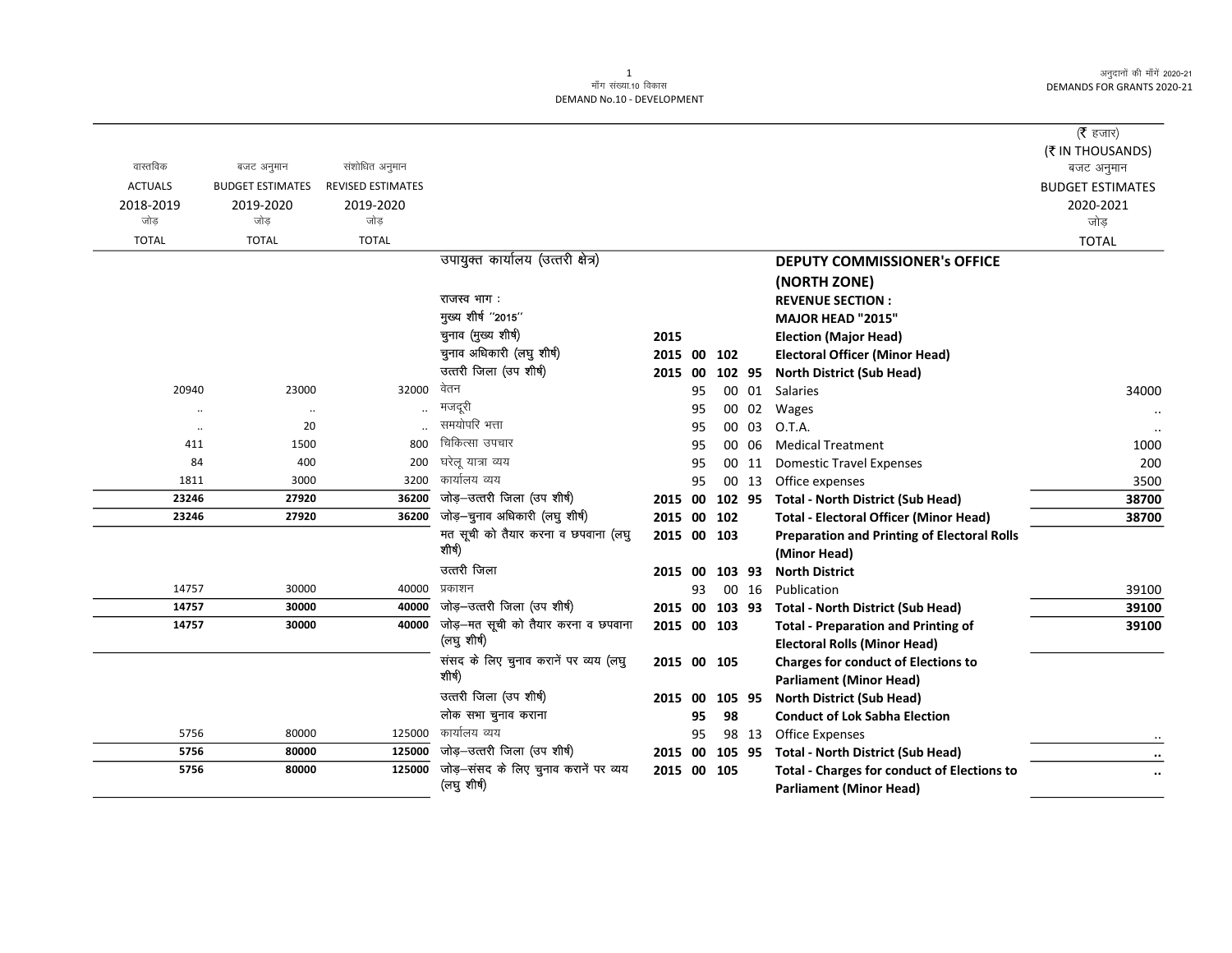## 2<br>माँग संख्या.10 विकास DEMAND No.10 - DEVELOPMENT

|                |                         |                          |                                            |                |    |             |       |                                                    | ( $\bar{\tau}$ हजार)<br>(₹ IN THOUSANDS) |
|----------------|-------------------------|--------------------------|--------------------------------------------|----------------|----|-------------|-------|----------------------------------------------------|------------------------------------------|
| वास्तविक       | बजट अनुमान              | संशोधित अनुमान           |                                            |                |    |             |       |                                                    | बजट अनुमान                               |
| <b>ACTUALS</b> | <b>BUDGET ESTIMATES</b> | <b>REVISED ESTIMATES</b> |                                            |                |    |             |       |                                                    | <b>BUDGET ESTIMATES</b>                  |
| 2018-2019      | 2019-2020               | 2019-2020                |                                            |                |    |             |       |                                                    | 2020-2021                                |
| जोड            | जोड                     | जोड                      |                                            |                |    |             |       |                                                    | जोड़                                     |
| <b>TOTAL</b>   | <b>TOTAL</b>            | <b>TOTAL</b>             |                                            |                |    |             |       |                                                    | <b>TOTAL</b>                             |
|                |                         |                          | राज्य/संघ क्षेत्र के विधान मंडलों के चुनाव | 2015 00 106    |    |             |       | <b>Charges for conduct of Elections to</b>         |                                          |
|                |                         |                          | कराने पर प्रभार (लघु शीर्ष)                |                |    |             |       | State/UT Legislature (Minor Head)                  |                                          |
|                |                         |                          | उत्तरी जिला (उप शीर्ष)                     | 2015 00        |    | 106 96      |       | <b>North District (Sub Head)</b>                   |                                          |
|                |                         |                          | चुनावों पर व्यय                            |                | 96 | 98          |       | <b>Expenses on Election</b>                        |                                          |
| 4812           | 60000                   | 120000                   | कार्यालय व्यय                              |                | 96 |             | 98 13 | <b>Office Expenses</b>                             |                                          |
| 4812           | 60000                   | 120000                   | जोड़-उत्तरी जिला (उप शीर्ष)                | 2015 00        |    | 106 96      |       | <b>Total - North District (Sub Head)</b>           |                                          |
| 4812           | 60000                   | 120000                   | जोड़-राज्य/संघ क्षेत्र के विधान मंडलों के  |                |    | 2015 00 106 |       | <b>Total - Charges for conduct of Elections to</b> |                                          |
|                |                         |                          | चुनाव कराने पर प्रभार (लघु शीर्ष)          |                |    |             |       | <b>State/UT Legislature (Minor Head)</b>           |                                          |
|                |                         |                          | मतदाताओं को पहचान पत्र जारी करना           | 2015 00 108    |    |             |       | Issue of Identity Cards to voters (Minor           |                                          |
|                |                         |                          | (लघु शीर्ष)                                |                |    |             |       | Head)                                              |                                          |
|                |                         |                          | उत्तरी जिला (उप शीर्ष)                     | 2015 00        |    | 108 97      |       | <b>North District (Sub Head)</b>                   |                                          |
| 4379           | 5000                    | 5000                     | कार्यालय व्यय                              |                | 97 |             | 00 13 | <b>Office Expenses</b>                             | 5000                                     |
| 12421          | 12500                   | 20000                    | अन्य प्रभार                                |                | 97 |             | 00 50 | <b>Other Charges</b>                               | 20000                                    |
| 16800          | 17500                   | 25000                    | जोड़-उत्तरी जिला (उप शीर्ष)                | 2015 00 108 97 |    |             |       | <b>Total - North District (Sub Head)</b>           | 25000                                    |
| 16800          | 17500                   | 25000                    | जोड़–मतदाताओं को पहचान पत्र जारी           | 2015 00 108    |    |             |       | Total - Issue of Identity Cards to voters          | 25000                                    |
|                |                         |                          | करना (लघु शीर्ष)                           |                |    |             |       | (Minor Head)                                       |                                          |
| 65371          | 215420                  | 346200                   | जोड़-मुख्य शीर्ष "2015"                    | 2015           |    |             |       | <b>TOTAL - MAJOR HEAD"2015"</b>                    | 102800                                   |
|                |                         |                          | मुख्य शीर्ष "2029"                         |                |    |             |       | <b>MAJOR HEAD "2029"</b>                           |                                          |
|                |                         |                          | भूमि राजस्व (मुख्य शीर्ष)                  | 2029           |    |             |       | Land Revenue (Major Head)                          |                                          |
|                |                         |                          | भूमि अभिलेख (लघु शीर्ष)                    | 2029           |    | 00 103      |       | <b>Land Records (Minor Head)</b>                   |                                          |
|                |                         |                          | उत्तरी क्षेत्र (उप शीर्ष)                  | 2029           | 00 | 103 89      |       | North Zone (Sub Head)                              |                                          |
| 4522           | 5686                    | 4400                     | वेतन                                       |                | 89 |             | 00 01 | <b>Salaries</b>                                    | 4700                                     |
| 113            | 150                     | 150                      | चिकित्सा उपचार                             |                | 89 |             | 00 06 | <b>Medical Treatment</b>                           | 150                                      |
| 4635           | 5836                    | 4550                     | जोड़-उत्तरी क्षेत्र (उप शीर्ष)             | 2029           | 00 | 103 89      |       | <b>Total - North Zone (Sub Head)</b>               | 4850                                     |
| 4635           | 5836                    | 4550                     | जोड़-भूमि अभिलेख (लघु शीर्ष)               | 2029           |    | 00 103      |       | <b>Total - Land Records (Minor Head)</b>           | 4850                                     |
|                |                         |                          | सरकारी संपदा का प्रबंधन (लघु शीर्ष)        | 2029 00 104    |    |             |       | <b>Management of Govt. Estate (Minor Head)</b>     |                                          |
|                |                         |                          | उत्तरी क्षेत्र (उप शीर्ष)                  | 2029           |    |             |       | 00 104 91 North Zone (Sub Head)                    |                                          |
| 2423           | 3270                    | 2600                     | वेतन                                       |                | 91 |             |       | 00 01 Salaries                                     | 2900                                     |
|                |                         |                          |                                            |                |    |             |       |                                                    |                                          |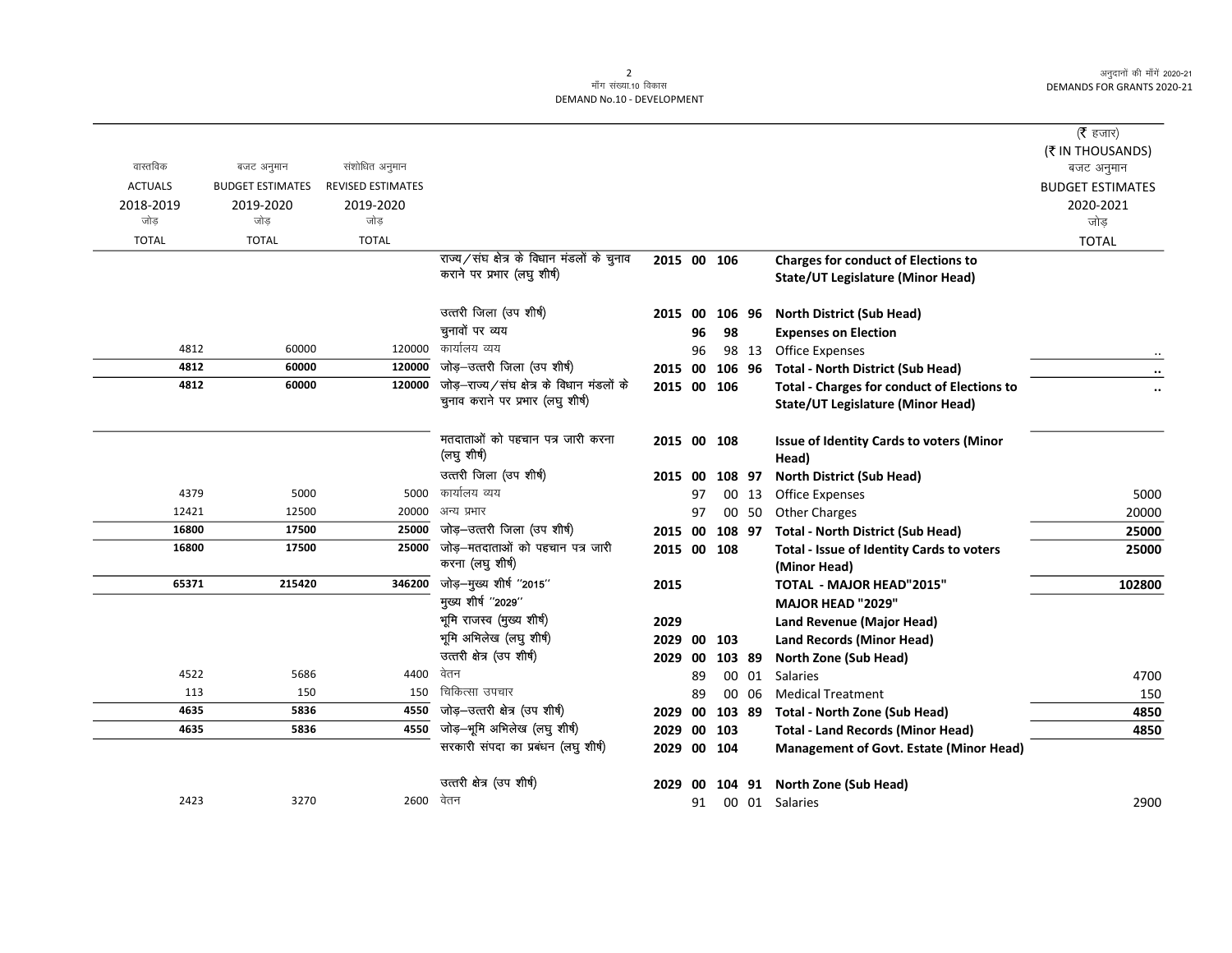## 3<br>माँग संख्या.10 विकास DEMAND No.10 - DEVELOPMENT

|                      |                         |                          |                                          |             |    |        |       |                                                   | ( <b>रै</b> हजार)       |
|----------------------|-------------------------|--------------------------|------------------------------------------|-------------|----|--------|-------|---------------------------------------------------|-------------------------|
|                      |                         |                          |                                          |             |    |        |       |                                                   | (₹ IN THOUSANDS)        |
| वास्तविक             | बजट अनुमान              | संशोधित अनुमान           |                                          |             |    |        |       |                                                   | बजट अनुमान              |
| <b>ACTUALS</b>       | <b>BUDGET ESTIMATES</b> | <b>REVISED ESTIMATES</b> |                                          |             |    |        |       |                                                   | <b>BUDGET ESTIMATES</b> |
| 2018-2019            | 2019-2020               | 2019-2020                |                                          |             |    |        |       |                                                   | 2020-2021               |
| जोड़                 | जोड                     | जोड़                     |                                          |             |    |        |       |                                                   | जोड़                    |
| <b>TOTAL</b>         | <b>TOTAL</b>            | <b>TOTAL</b>             |                                          |             |    |        |       |                                                   | <b>TOTAL</b>            |
| 84                   | 100                     | 100                      | चिकित्सा उपचार                           |             | 91 |        | 00 06 | <b>Medical Treatment</b>                          | 100                     |
| 2507                 | 3370                    | 2700                     | जोड़-उत्तरी क्षेत्र (उप शीर्ष)           |             |    |        |       | 2029 00 104 91 Total - North Zone (Sub Head)      | 3000                    |
| 2507                 | 3370                    | 2700                     | जोड़—सरकारी संपदा का प्रबंधन (लघु शीर्ष) | 2029 00 104 |    |        |       | <b>Total - Management of Govt. Estate</b>         | 3000                    |
|                      |                         |                          |                                          |             |    |        |       | (Minor Head)                                      |                         |
| 7142                 | 9206                    | 7250                     | जोड़-मुख्य शीर्ष "2029"                  | 2029        |    |        |       | <b>TOTAL - MAJOR HEAD"2029"</b>                   | 7850                    |
|                      |                         |                          | मुख्य शीर्ष "2030"                       |             |    |        |       | MAJOR HEAD "2030"                                 |                         |
|                      |                         |                          | स्टाम्प और पंजीकरण (मुख्य शीर्ष)         | 2030        |    |        |       | <b>Stamps and Registration (Major Head)</b>       |                         |
|                      |                         |                          | स्टाम्प न्यायिक (उप मुख्य शीर्ष)         | 2030 01     |    |        |       | <b>Stamps - Judicial (Sub Major Head)</b>         |                         |
|                      |                         |                          | निर्देशन और प्रशासन (लघु शीर्ष)          | 2030 01 001 |    |        |       | Direction & Admn. (Minor Head)                    |                         |
|                      |                         |                          | उत्तरी क्षेत्र (उप शीर्ष)                | 2030 01     |    | 001 98 |       | <b>North Zone (Sub Head)</b>                      |                         |
| $\ddotsc$            | 300                     |                          | वेतन                                     |             | 98 |        | 00 01 | <b>Salaries</b>                                   |                         |
| $\ddotsc$            | 20                      |                          | चिकित्सा उपचार                           |             | 98 |        | 00 06 | <b>Medical Treatment</b>                          |                         |
| $\ldots$             | 320                     |                          | जोड़-उत्तरी क्षेत्र (उप शीर्ष)           | 2030 01     |    |        |       | 001 98 Total - North Zone (Sub Head)              |                         |
| $\ddot{\phantom{a}}$ | 320                     |                          | जोड़–निर्देशन और प्रशासन (लघु शीर्ष)     | 2030 01 001 |    |        |       | <b>Total - Direction &amp; Admn. (Minor Head)</b> |                         |
|                      |                         |                          |                                          |             |    |        |       |                                                   |                         |
| $\ddot{\phantom{0}}$ | 320                     |                          | … जोड़—स्टाम्प न्यायिक (उप मुख्य शीर्ष)  | 2030 01     |    |        |       | Total - Stamps - Judicial (Sub Major Head)        |                         |
|                      |                         |                          |                                          |             |    |        |       |                                                   |                         |
|                      |                         |                          | पंजीकरण (उप मुख्य शीर्ष)                 | 2030 03     |    |        |       | <b>Registration (Sub Major Head)</b>              |                         |
|                      |                         |                          | निर्देशन और प्रकाशन (लघु शीर्ष)          | 2030 03 001 |    |        |       | Direction & Admn. (Minor Head)                    |                         |
|                      |                         |                          | उत्तरी क्षेत्र (उप शीर्ष)                | 2030 03     |    | 001 93 |       | North Zone (Sub Head)                             |                         |
| 956                  | 2282                    | 1100                     | वेतन                                     |             | 93 |        | 00 01 | <b>Salaries</b>                                   | 1800                    |
| 33                   | 200                     | 200                      | चिकित्सा उपचार                           |             | 93 |        | 00 06 | <b>Medical Treatment</b>                          | 200                     |
| 989                  | 2482                    | 1300                     | जोड़-उत्तरी क्षेत्र (उप शीर्ष)           | 2030 03     |    |        |       | 001 93 Total - North Zone (Sub Head)              | 2000                    |
| 989                  | 2482                    | 1300                     | जोड़-निर्देशन और प्रशासन (लघु शीर्ष)     | 2030 03 001 |    |        |       | <b>Total - Direction &amp; Admn. (Minor Head)</b> | 2000                    |
|                      |                         |                          |                                          |             |    |        |       |                                                   |                         |
| 989                  | 2482                    | 1300                     | जोड़-पंजीकरण (उप मुख्य शीर्ष)            | 2030 03     |    |        |       | <b>Total - Registration (Sub Major Head)</b>      | 2000                    |
| 989                  | 2802                    | 1300                     | जोड़-मुख्य शीर्ष "2030"                  | 2030        |    |        |       | TOTAL - MAJOR HEAD"2030"                          | 2000                    |
|                      |                         |                          | मुख्य शीर्ष "2053"                       |             |    |        |       | <b>MAJOR HEAD "2053"</b>                          |                         |
|                      |                         |                          | जिला प्रशासन (मुख्य शीर्ष)               | 2053        |    |        |       | <b>District Administration (Major Head)</b>       |                         |
|                      |                         |                          | जिला स्थापना (लघु शीर्ष)                 | 2053 00 093 |    |        |       | <b>District Estt. (Minor Head)</b>                |                         |
|                      |                         |                          | उत्तरी क्षेत्र (उप शीर्ष)                | 2053 00     |    | 093 86 |       | <b>North Zone (Sub Head)</b>                      |                         |

2053 00 093 86 North Zone (Sub Head)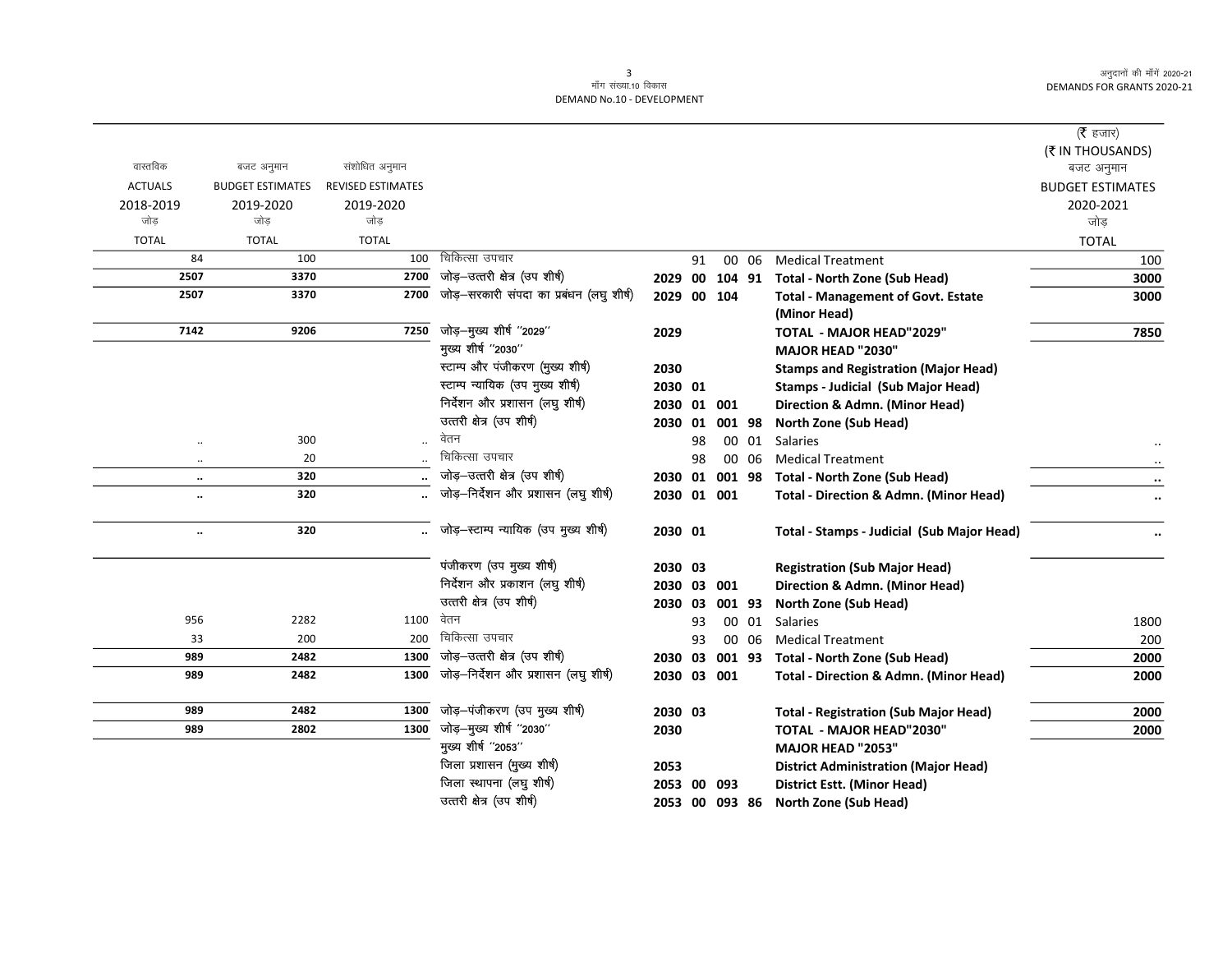$\overline{\phantom{0}}$ 

## 4<br>माँग संख्या.10 विकास DEMAND No.10 - DEVELOPMENT

|                |                         |                          |                                        |         |             |    |        |       |                                                          |         | ( $\bar{\tau}$ हजार)    |
|----------------|-------------------------|--------------------------|----------------------------------------|---------|-------------|----|--------|-------|----------------------------------------------------------|---------|-------------------------|
|                |                         |                          |                                        |         |             |    |        |       |                                                          |         | (₹ IN THOUSANDS)        |
| वास्तविक       | बजट अनुमान              | संशोधित अनुमान           |                                        |         |             |    |        |       |                                                          |         | बजट अनुमान              |
| <b>ACTUALS</b> | <b>BUDGET ESTIMATES</b> | <b>REVISED ESTIMATES</b> |                                        |         |             |    |        |       |                                                          |         | <b>BUDGET ESTIMATES</b> |
| 2018-2019      | 2019-2020               | 2019-2020                |                                        |         |             |    |        |       |                                                          |         | 2020-2021               |
| जोड            | जोड                     | जोड                      |                                        |         |             |    |        |       |                                                          |         | जोड़                    |
| <b>TOTAL</b>   | <b>TOTAL</b>            | <b>TOTAL</b>             |                                        |         |             |    |        |       |                                                          |         | <b>TOTAL</b>            |
| 40111          | 46326                   | 39500                    | वेतन                                   |         |             | 86 |        |       | 00 01 Salaries                                           |         | 44600                   |
| 9478           | 25000                   | 19000                    | मजदूरी                                 |         |             | 86 |        |       | 00 02 Wages                                              |         | 20000                   |
| 1313           | 1500                    | 1500                     | चिकित्सा उपचार                         |         |             | 86 |        | 00 06 | <b>Medical Treatment</b>                                 |         | 1800                    |
| 269            | 400                     | 400                      | घरेलू यात्रा व्यय                      |         |             | 86 |        |       | 00 11 Domestic Travel Expenses                           |         | 400                     |
|                |                         |                          | कार्यालय व्यय                          |         |             | 86 |        |       | 00 13 Office Expenses                                    |         |                         |
| 29592          | 40000                   | 36000                    |                                        | स्वीकृत |             |    |        |       |                                                          | Voted   | 40000                   |
| $\ldots$       | $\ldots$                |                          |                                        | भारित   |             |    |        |       |                                                          | Charged |                         |
| 80763          | 113226                  | 96400                    | जोड़-उत्तरी क्षेत्र (उप शीर्ष)         |         |             |    |        |       | 2053 00 093 86 Total - North Zone (Sub Head)             |         | 106800                  |
| 80763          | 113226                  | 96400                    |                                        | स्वीकृत |             |    |        |       |                                                          | Voted   | 106800                  |
| $\ddotsc$      | $\ddotsc$               |                          |                                        | भारित   |             |    |        |       |                                                          | Charged | $\ddotsc$               |
| 80763          | 113226                  | 96400                    | जोड़-जिला स्थापना (लघु शीर्ष)          |         | 2053 00 093 |    |        |       | <b>Total- District Estt. (Minor Head)</b>                |         | 106800                  |
| 80763          | 113226                  | 96400                    |                                        | स्वीकृत |             |    |        |       |                                                          | Voted   | 106800                  |
| $\ldots$       | $\ddotsc$               |                          |                                        | भारित   |             |    |        |       |                                                          | Charged | $\ddotsc$               |
|                |                         |                          | अन्य स्थापना (लघु शीर्ष)               |         | 2053 00 094 |    |        |       | <b>Other Estt. (Minor Head)</b>                          |         |                         |
|                |                         |                          | उप मण्डलीय स्थापना (उप शीर्ष)          |         | 2053        | 00 | 094 99 |       | Sub-Divisional Estt. (Sub Head)                          |         |                         |
|                |                         |                          | उत्तरी क्षेत्र                         |         |             | 99 | 91     |       | <b>North Zone</b>                                        |         |                         |
| 498            | 2042                    | 530                      | वेतन                                   |         |             | 99 |        |       | 91 01 Salaries                                           |         | 1230                    |
| 498            | 2042                    | 530                      | जोड़-उप मण्डलीय स्थापना (उप शीर्ष)     |         |             |    |        |       | 2053 00 094 99 Total - Sub-Divisional Estt. (Sub Head)   |         | 1230                    |
|                |                         |                          | भूमि अधिग्रहण स्थापना (उप शीर्ष)       |         | 2053        | 00 |        |       | 094 85 Land Acquisition Estt. (Sub Head)                 |         |                         |
|                |                         |                          | उत्तरी क्षेत्र                         |         |             | 85 | 98     |       | <b>North Zone</b>                                        |         |                         |
| 1732           | 2599                    | 1780                     | वेतन                                   |         |             | 85 |        |       | 98 01 Salaries                                           |         | 1970                    |
| $\cdot\cdot$   | 200                     | 200                      | विज्ञापन एवं प्रचार                    |         |             | 85 |        | 98 26 | Advertisement & Publicity                                |         | 200                     |
| 743            | 7000                    | 5000                     | व्यावसायिक सेवायें                     |         |             | 85 |        | 98 28 | <b>Professional Services</b>                             |         | 5000                    |
| 2475           | 9799                    | 6980                     | जोड़- भूमि अधिग्रहण स्थापना (उप शीर्ष) |         |             |    |        |       | 2053 00 094 85 Total - Land Acquisition Estt. (Sub Head) |         | 7170                    |
| 2973           | 11841                   | 7510                     | जोड़— अन्य स्थापना (लघु शीर्ष)         |         | 2053 00 094 |    |        |       | Total - Other Estt. (Minor Head)                         |         | 8400                    |
| 83736          | 125067                  | 103910                   | जोड़-मुख्य शीर्ष "2053"                |         | 2053        |    |        |       | <b>TOTAL - MAJOR HEAD"2053"</b>                          |         | 115200                  |
| 83736          | 125067                  | 103910                   |                                        | स्वीकृत |             |    |        |       |                                                          | Voted   | 115200                  |
| $\ddotsc$      |                         |                          |                                        | भारित   |             |    |        |       |                                                          | Charged | $\ddotsc$               |
|                |                         |                          | मुख्य शीर्ष "2054"                     |         |             |    |        |       | <b>MAJOR HEAD "2054"</b>                                 |         |                         |
|                |                         |                          |                                        |         |             |    |        |       |                                                          |         |                         |